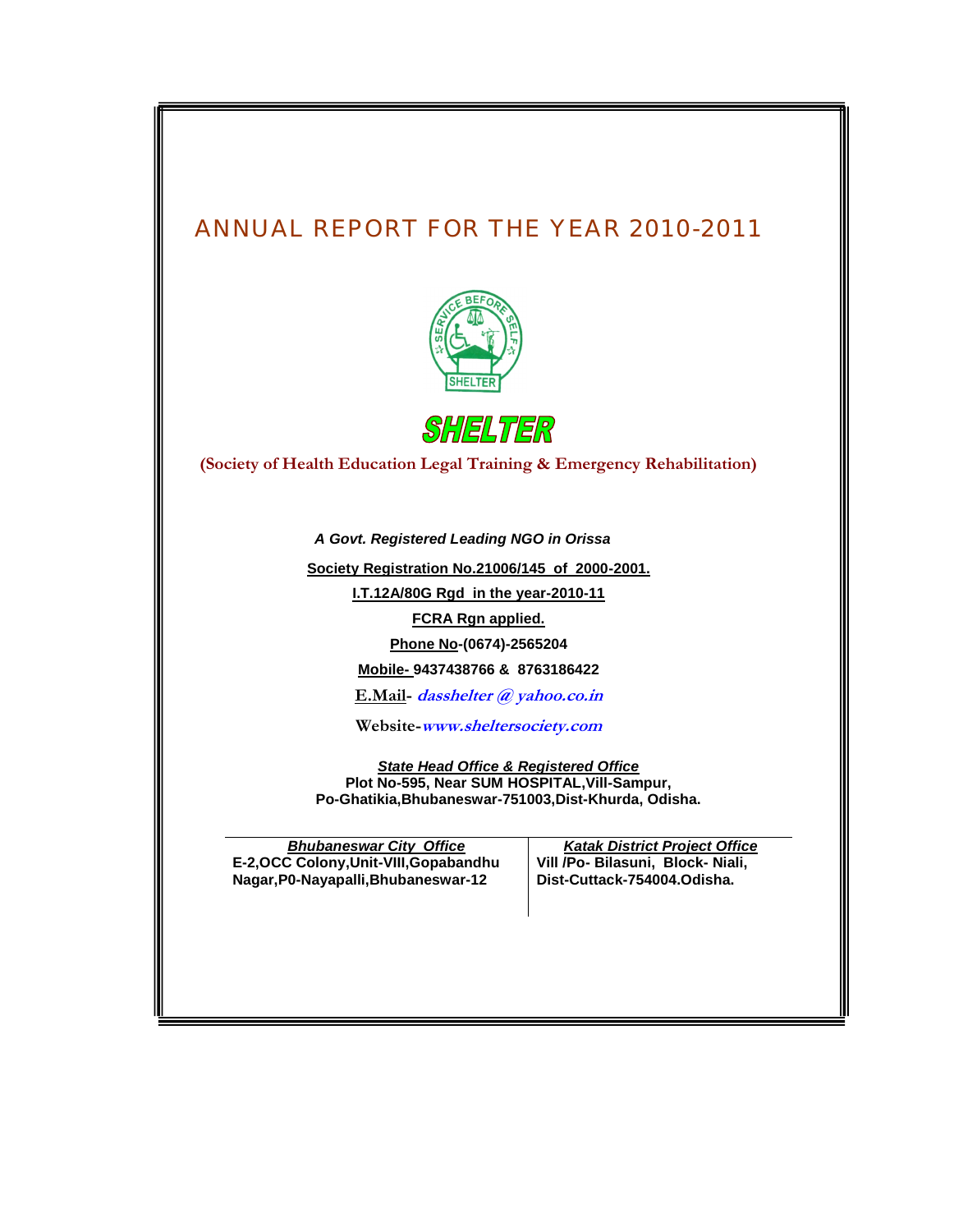



**(Society of Health Education Legal Training & EmergencyRehabilitation) (A Leading NGO in Orissa- Regd. No-21006/145 of 2000-2001).**

**Regd. Office-595, Vill-Sampur, Po-Ghatikia, Bhubaneswar-751003, Dist-Khurda, ODISHA(INDIA).**

# *ANNUAL REPORT FOR THE YEAR 2010-2011*

SHELTER (Society of Health Education Legal Training & Emergency Rehabilitation) is a Non-Government, Non-Political, Non-profit making Social Development Organization. It has been incorporated under the Society Registration Act (No. XXI of 1860) on  $18<sup>th</sup>$  day of August 2000 by the I.G.R, Orissa, Cuttack bearing Rgn. No-21006/145 of 2000-2001. The Organization has obtained registration under section – 12A & 80G of Income Tax Act in the year 2010-11. In the mean time we have sought for registration under Foreign Contribution Registration Act from Ministry of Home affairs, Govt of India which shall be obtained very soon. The geographical area of operation of organization is state of orissa. Now we are actively working in Khurda, Nayagarh, Ganjam, Kalahandi, Jagatsinghpur, Cuttack, Jajpur and puri districts. The Registered office of the organization is situated at Plot No -595, Near Sum Hospital Vill-Sampur, Po-Ghatikia, of Bhubaneswar block of Orissa state. The project office is situated at Vill-Mathasahi of Bilasuni Grampanchayat of Niali block in Cuttack District of Orissa, where there is a land of Acr.0.25DCM registered in the name of the organization for construction of it's permanent office building.

**A)Background :-** SHELTER started as a Training and Support organization in 2000. SHELTER has grown to a large complex intervention in the development field. SHELTER is an Indian NGO.SHELTER is committed towards the sustainable development of the people with special emphasis on women. The organization has acquired the status of a prominent nation level NGO In order to strengthen SHELTER's agenda of providing quality services to its stakeholders, we have achieved another feat towards quality assurance. With great pride we would like to inform you that SHELTER is now a developing organization, one amongst a few social work organizations in the country. This organization would also recognize an effective Quality Management i. e reduced costs. This helps us to become more reliable, to be accountable to our beneficiaries, and help us to have a better documentation process and a systematic process of control and flow. Our organization works with state Govt., Central Govt., Public organizations, Private organizations and NGOs by submitting project proposals before client and after receiving sanction order starts work and completes as per terms and conditions.

**Geographical Focus :- SHELTER** is actively engaged in different developmental activities in different districts of Orissa viz: Sambalpur, Kandhamal, Kalahandi, Nawapara, Dhenkanal, Khurda, Puri, Cuttack, Jagatsinghpur,Nayagarh etc, proposed to work in the field of Environmental activities under Centre of EnvironmentalStudies,Orissa,Bhubaneswar and as the Nodal Agency of Rastriya Mahila Kosh for the State.

**Programme Focus :-**

**Health Activities-** HIV & Aids awareness and RCH programmes cover in different villages. Community based drug distribution centres in different villages which are operated by trained<br>health workers from among the community. health workers from among the community. **Education**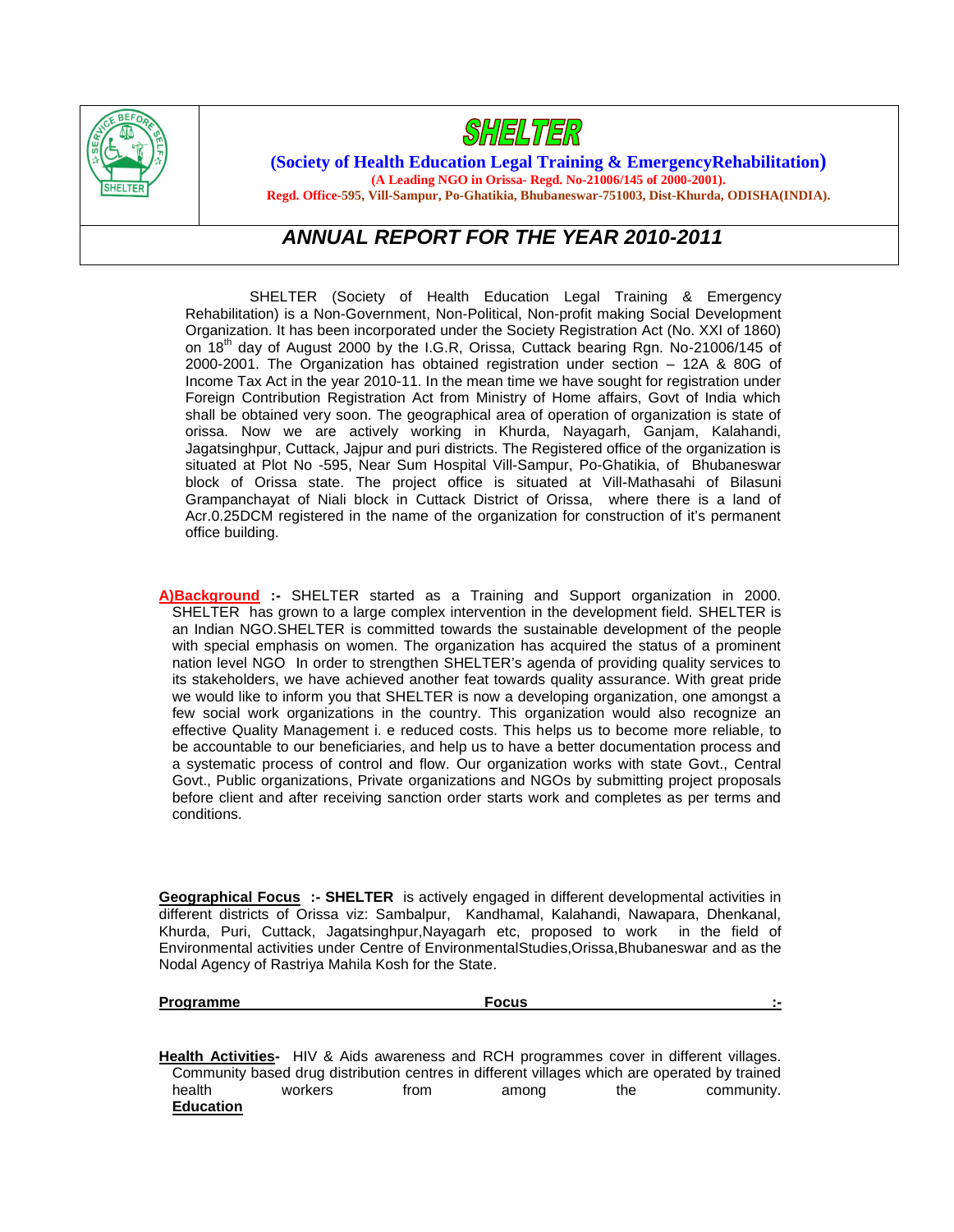In addition to formal syllabus, the children are imparted training on other aspects of social life such as environment, health and sanitation etc. Facility extended for Innovative Schools for preschool education and elementary education and Condensed course school. **Legal Training-** Family Counseling prvided through family counselling centre, consumer awareness Center,Legal aid etc.

### **Emergency Rehabilitation-**

- Promoting of Self Help Groups (SHGs) for extending Micro-finance and Micro Insurance.
- Encouraging Micro-enterprise for extension of credit service for undertaking Income Generation Programs where the artisans in the villages covered are formed into SHGs and are supported by external credit services of SHELTER to pursue their livelihood.
- Through Grain Bank to ensures food security during lean period.
- Protect Environment protection through major tree plantation drives.
- Through Total sanitation campaign enabling betterliving facility for people.
- Addoption of construction of water harvesting structures to facilitate Irrigation and drinking water facility.
- Vocational Training provided to generate income for better living.

### **Facts :-**

Full time staff :10 Part time staff:15 Volunteers: 30

### **Achievements:** -

Vocational skill training to youth: 100

Number of Youth Development Centres provided information, guidance, recreational activities, support youth in creative protest on community and youth related issues. : 5

Number of youths provided with Training on construction, mobile repairing, personality development, bike repairing, etc.: 48 Participate in selected Environmental public hearings: 6 Selected projects are monitored regularly : 7 Paralegal workers with understanding of Environmental legal issues are created.: 8 Magazines on environmental issues shall be published :2 lectures on Climate Change for public awareness conducted regularly: 12 Research & publication: 3 Children will show improved learning levels in selected topics and learn to appreciate values of diversity, citizenship and equality. : 152 Research on emotional resilience of children affected by communal violence conducted: 10 Provide support to organization in strategic planning, capacity building of staff, Organization development etc.: 8 Regular mentoring of individuals shall be provided fellowship by the organization.: Women activists supported in developing capacities through structured learning interventions.: 5 NGO officers receive governance training.: 2 Created network of area level women's savings & credit orgs .: 1

**B) OUR Vision :-** A society based on legitimate rights, equity, justice, honesty, social sensitivity and a culture of service in which all are self-reliant.

# **C)OUR Mission**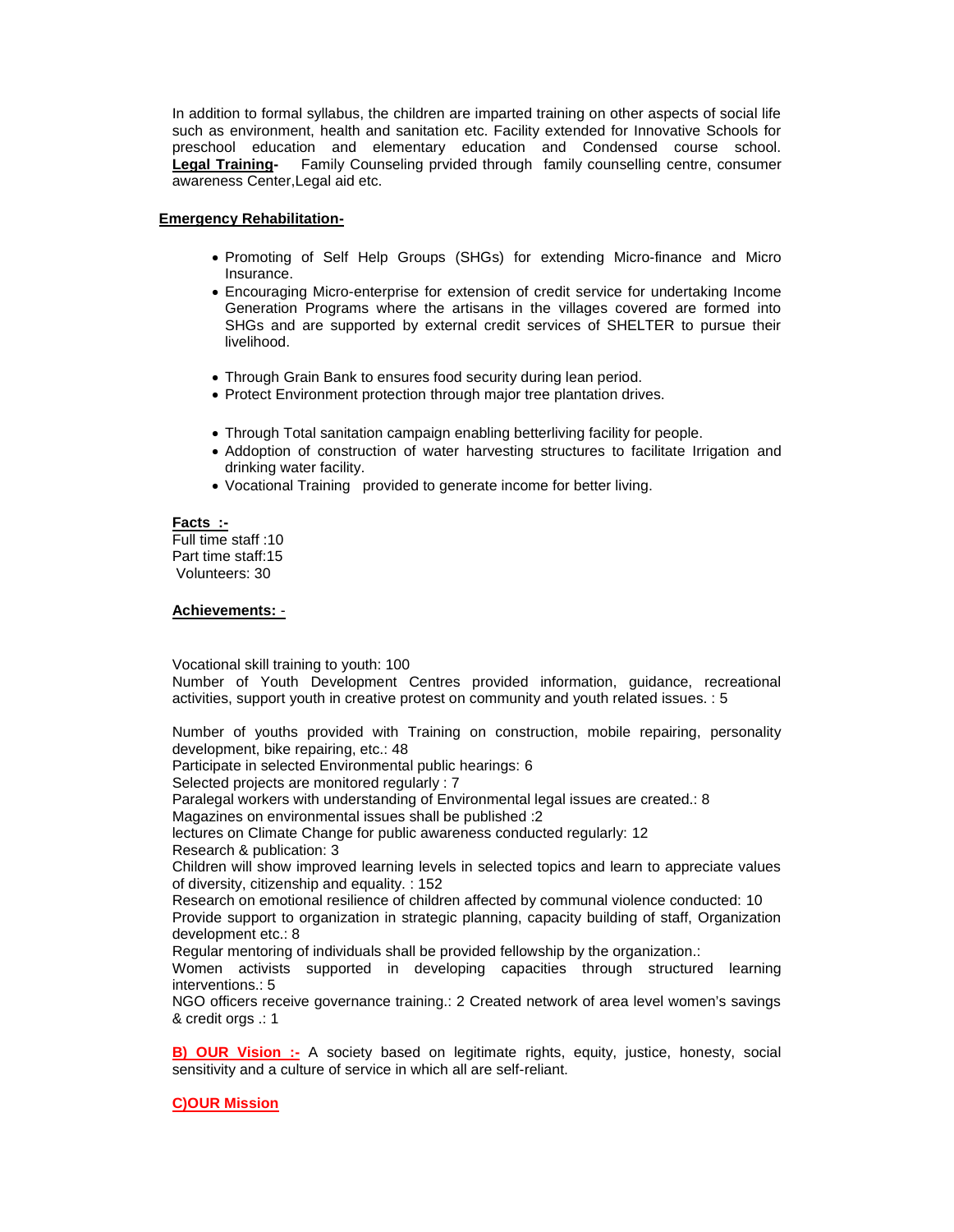- SHELTER sees its role in promoting sustainable changes by supporting voluntary efforts at the grass root level.
- Setting up issue based institutions, enhancing capacities and focusing on motivating and training youth for nation building.
- To enable every person have a house to live.
- To identify and work with the economically and socially deprived individuals starting with children, so that they become educated, skilled and aware.
- Enable every person to be self-reliant and enjoy a healthy, dignified and sustainable quality of life.
- To act as a resource to centre to collaborate with other agencies governmental or non-governmental, as well as suitably intervene in policy formulation.
- Enabling shelter, cloth, food , Health care, education, Legal awareness, vocational training and social security to Poor, Needy, disable, distress, women & Children.
- Establish small industries, promote Agriculture, Plant Tree and protect Animal life for all round development of society.

# **D) OUR CLIENTS**

- ERA Consultancy.
- Harsa Consultancy.
- Web Consultancy.
- Adamsmith Institute.
- DFID.
- National Commission for women.
- State women commission , Orissa.
- State Social welfare Board, Orissa.
- Central Social welfare Board.
- Centre for environmental studies.
- Suprativa, Cuttack,
- Govt of India,Science and technology Dept.
- Govt of India, Women and child development Dept.
- Govt of India, Culture dept.
- Pracheen kalakendra, Chandigarh.
- Neheru Yuba Kendra Sangathan.

**E) OUR UMBRELLA PARTNERS -** We work in cooperation of our partner and supporting agencies such as NGO, CLUBs, Panipanchayats, Dance Group, SHG group, Cultural centre and Members.

| F)People | programmes |
|----------|------------|
|          |            |

**Founder Chairman-**Sri Jatindra Nath Das Chairman-SHELTER, has served for 16 years in different activities before setting up SHELTER. He has a Master's Degree inpolitical science with specialization in International law and Foreign policies from Utkal university and has a Master's degree in Law besides experience as Lecturer in LAW. He has been working in the field of social work since last 30 years. Mr Jatindranath Das, our founder Chairman has founded "SHELTER" in full name "Society of Health Education Legal Training and Emergency Rehabilitation" in the year 2000 and since then this organization has been serving for welfare of people.Looking in to problem, suffering and poverty. He has been working as CHAIRMAN of SHELTER Social development organization for Social security, Entitlement and Legal Right of poor and distress. SHELTER is his brain Child to serve as a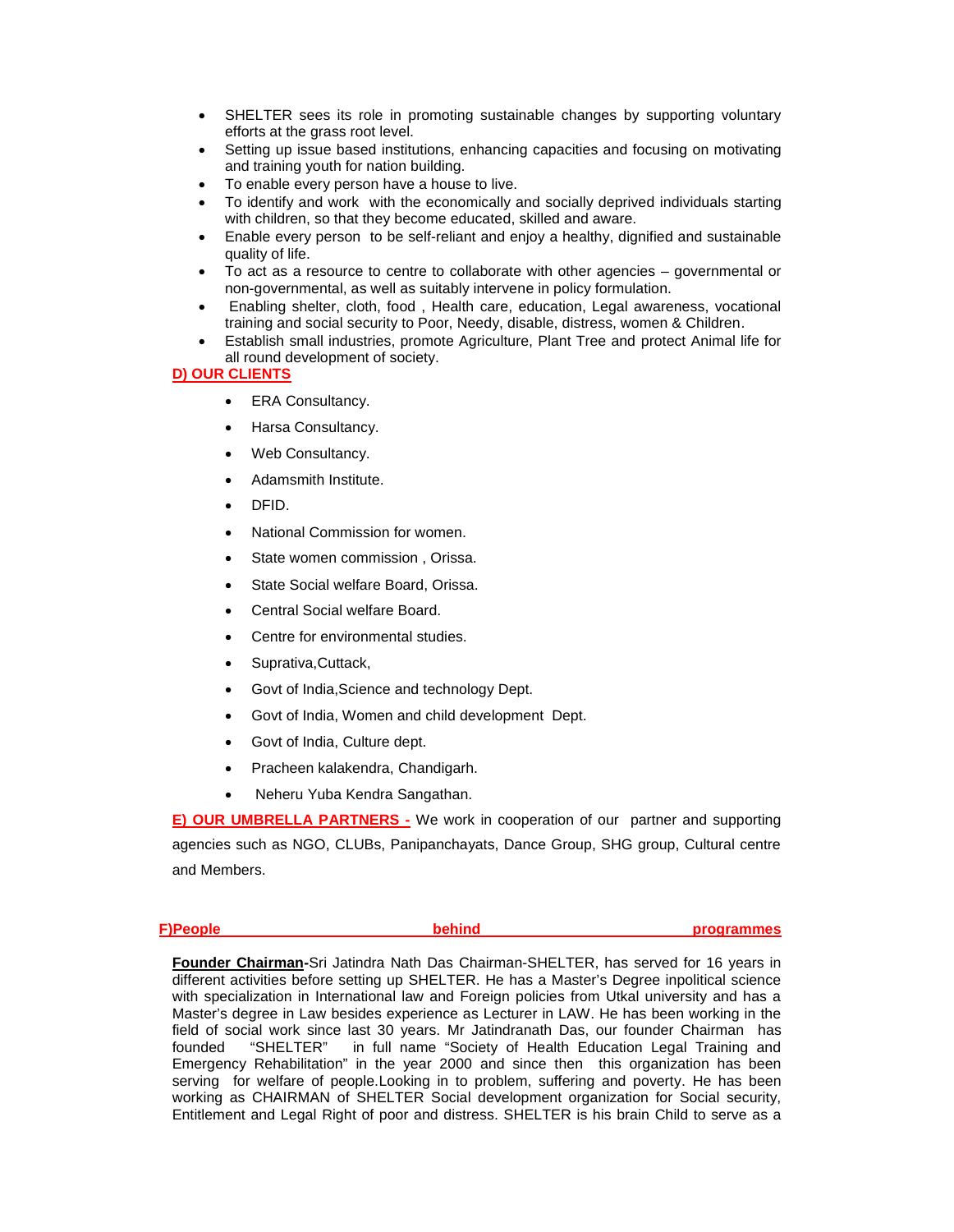NGO in a moral mind for all-round development of the rural people, downtrodden, distress, Helpless, Child, Women, Beggars and needy.He is involved with several Clubs, Society, NGO, SHG Groups, Pani-panchayats (W.U.Associations),Cultural Groups, Artists, Sportsmen, sports groups and individuals.

**G) OUR Secretary and CEO / Founder Director-** Mr. Fakir charan Das, Secretary and CEO of SHELTER, has been working in the Development Field for over 15 years. He specializes in training and capacity building of individuals and institutions. our Secretary has passed BA and LLB from Utkal University. He has been involved with different institutions and organizations in social development activities. He was guided by the philosophy of Sri Binoba Vabe realized to have a Mission for enabling shelter, Food, Clothes, Legal awareness, Entitlement, Education, Medical assistance and emergency rehabilitation to children, women, Poor, Needy and landless people for their Social security, Entitlement and Legal Right. Therefore in the auspicious occasion of Utkal Divas 2000 he founded Social development organization in short name known as "SHELTER" and in full name "Society of Health Education Legal Training and Emergency Rehabilitation" at Bhubaneswar city in Khurda district of ODISHA state in INDIA.

**H)SHELTER** *Projects –* This year we have undertaken several attractive activities. We think if Govt. assistance and assistance of other organization shall be received, our organization shall show its effective performance in different fields. However we have performed the following remarkable activities this year for social development and proved our efficiency.

### **HEALTH SERVICES**

#### **i)HEALTH CARE PROGRAM**

Since last six years we have been working in the field of Health care through R.C.H & Dai Training, HIV/Aids Awareness and Sanitation Activities. Due to poverty, people are in want of Medical assistance. Due to want of Hospital in rural areas people suffer a lot. We have started a Mobile Hospital. Due to want of fund we have not reached at our target. We think if Govt. assistance will be obtained or any other organisation will finance, we will try to serve for the people. This year we have spent Rs. 2633.00/- for RCH and dhai training, Rs. 1536.00/- for Aids and HIV awareness and Rs.3652.00 for Health care activities for health care. We are in a mind to have an Ambulance, one doctor and other staffs. Medicines will be procured to provide freely. However now we are engaged in creating health-care awareness activities. We have conducted health camp and provided dhai training to rural women for awareness to know about child health, population control, immunization, mother care and nutrition.

#### **ii) NATIONAL ENVIRONMENT AWARENESS CAMPAIGN (NEAC).**

Since last few years we have been working with Centre for Environmental studies under Govt. of orissa, Dept of forest and Environment and Govt. of India, Ministry of Forest & Environment. We have been organizing NATIONAL ENVIRONMENT AWARENESS CAMPAIGN (NEAC) program every year. We have performed remarkable activities this year for social development and proved our efficiency. The Center for Environmental Studies, Bhubaneswar under the Dept of Forest and Environment, Govt. of Orissa and Ministry of Forest and Environment, Govt. of India has been providing financial assistance each year to organize National Environment Awareness Campaign.

The details of activities under-taken in respect of NEAC program by the organization during the previous years are as under:-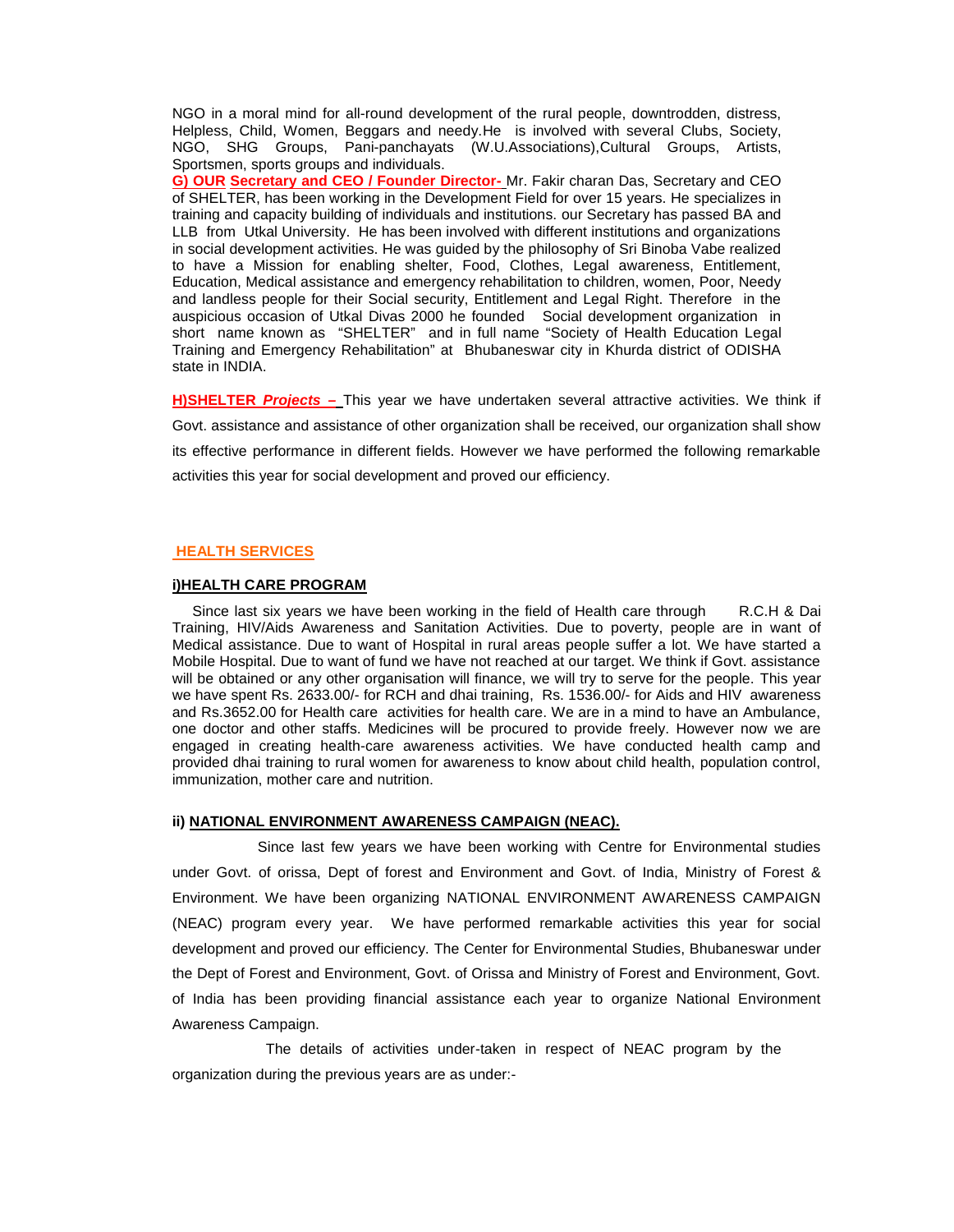| Name of the project                                                                                                                                                                             |              | SHELTER National Environmental Awareness Campaign |               |                                                                                                                                                                                                      |  |  |
|-------------------------------------------------------------------------------------------------------------------------------------------------------------------------------------------------|--------------|---------------------------------------------------|---------------|------------------------------------------------------------------------------------------------------------------------------------------------------------------------------------------------------|--|--|
| a) Location                                                                                                                                                                                     |              | Urban slum Bhubaneswar.                           |               |                                                                                                                                                                                                      |  |  |
| Source                                                                                                                                                                                          |              | Year                                              | <b>Amount</b> | <b>Purpose</b>                                                                                                                                                                                       |  |  |
| Center<br>for<br>Environmental<br>Studies, Bhubaneswar<br>the<br>Dept<br>οf<br>Forest<br>Environment, Govt. of Orissa<br>and Ministry of Forest and<br>Environment, Govt. of India              | under<br>and | 2005-06                                           | $5,000/-$     | NEAC-2005-06,<br>Action program- composting.<br>Awareness-Public<br>Meeting<br>on<br>"Temple-Waste Management under<br>Solid Waste Management.                                                       |  |  |
| Center for<br>Environmental<br>Studies, Bhubaneswar under<br>of Forest<br>the<br>Dept<br>Environment, Govt. of Orissa<br>and Ministry of Forest and<br>Environment, Govt. of India              | and          | 2006-07                                           | $5,000/-$     | NEAC-2006-07,<br>Action program- composting.<br><b>Awareness-Public</b><br>Meeting<br>on<br>Temple Waste Management under<br>Solid Waste Management.                                                 |  |  |
| Self finance                                                                                                                                                                                    |              | 2007-08                                           | $6000/-$      | NEAC-2007-08.<br><b>Action</b><br>Vermin<br>program-<br>composting.<br>Awareness-Public<br>Meeting<br>on<br>Climate change                                                                           |  |  |
| Center<br>for<br>Environmental<br>Studies, Bhubaneswar under<br>the<br>Dept<br>of<br>Forest<br>Environment, Govt. of Orissa<br>and Ministry of Forest and<br>Environment, Govt. of India        | and          | 2008-09                                           | 6000/-        | NEAC -2008-09.<br>Actionprogram- Vermicomposting.<br><b>Awareness-Public</b><br>Meeting<br>on<br>"management and composting of<br>solid waste shall control pollution<br>and prevent climate change. |  |  |
| Environmental<br>Center for<br>Studies, Bhubaneswar under<br>Forest<br>the<br>Dept<br>οf<br>Environment, Govt. of Orissa<br>and Ministry of Forest and<br>Environment, Govt. of India           | and          | 2009-10<br>2010-11                                | 6000/-        | NEAC -2009-10.<br>Actionprogram- Vermicomposting.<br><b>Awareness-Public</b><br>Meeting<br>on<br>"management and composting of<br>solid waste shall control pollution<br>and prevent climate change. |  |  |
| Center<br>for<br>Environmental<br>Studies, Bhubaneswar<br>under<br>the<br>Dept<br>of Forest<br>and<br>Environment, Govt. of Orissa<br>and Ministry of Forest and<br>Environment, Govt. of India |              |                                                   | 10,000/-      | NEAC -2010-11.<br>Action program-PLANTATION.<br><b>Awareness-Public</b><br>Meeting<br><b>on</b><br><b>Biodiversity conservation."</b>                                                                |  |  |

This year we have also been granted Rs.10.000/- from Center for Environmental Studies, Bhubaneswar under the Dept of Forest and Environment, Govt. of Orissa and Ministry of Forest and Environment, Govt. of India as financial assistance to Organise *NEAC -2010-11 program as under.*

*Awareness program -***PUBLIC MEETING ON** –

-

"Vermi compost application in Medicinal Tree plantation promotes *Biodiversity conservation* -

A public meeting was organized for NATIONAL ENVIRONMENT AWARENESS CAMPAIGN-2010-11 on 27/03/2011(Sunday) 4.00PM at village NARAGADA,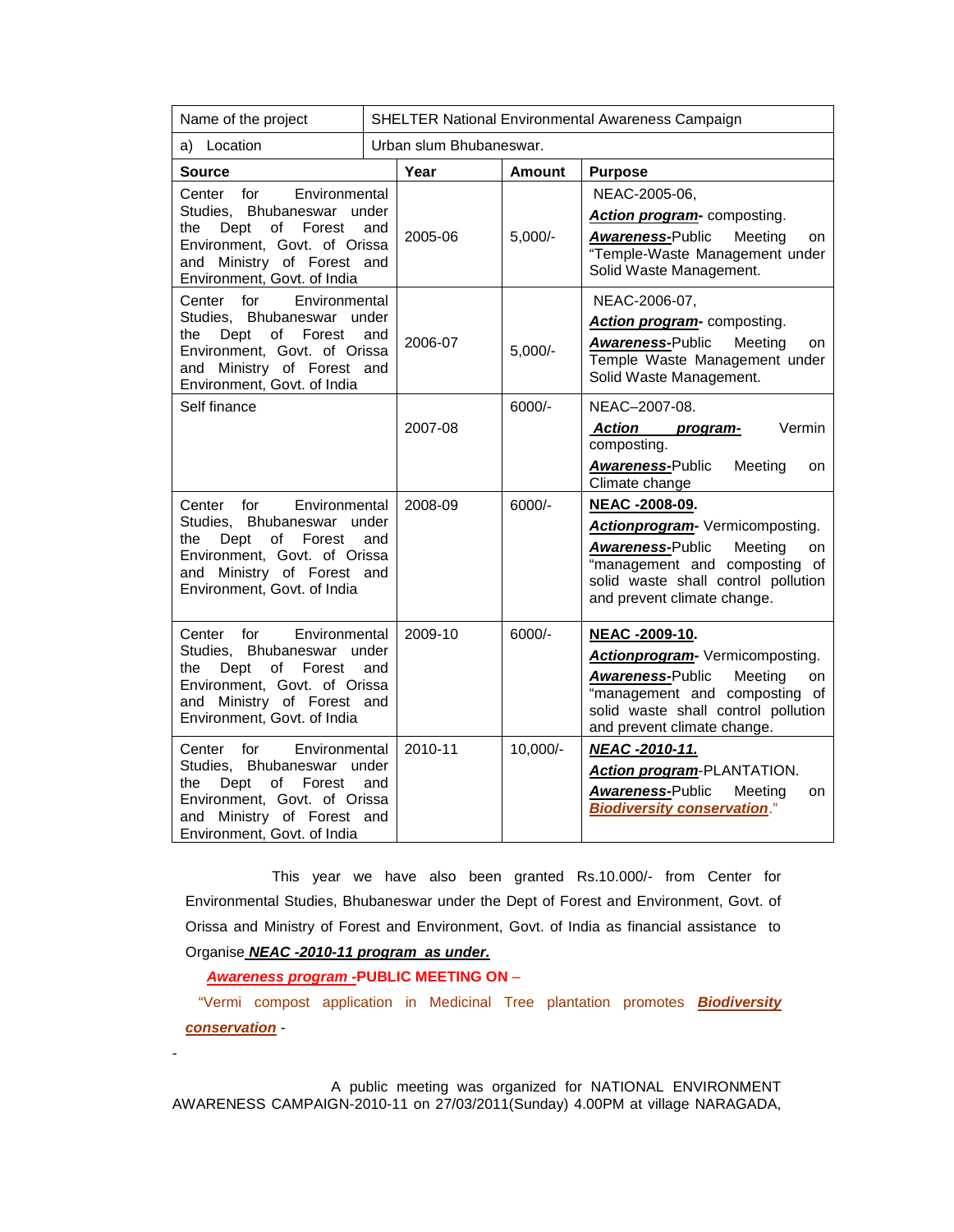Near Kalinga Vihar, Bhubaneswar, Khurda at garden premises of sri Dhruba Charan Behera resident of village in a best natural environment surrounded with plant and trees. Theme for Awareness was a PUBLIC MEETING ON-"Vermin compost application in Medicinal tree plantation promotes *BIODIVERSITY CONSERVATION"* Organised by NGO SHELTER (Society of Health Education Legal Training & Emergency Rehabilitation)595, Sampur, Po-Ghatikia, Bhubaneswar-3, Dist-Khurda, Orissa. Campaign was Sponsered by Centre for Environmental Studies(CES), Bhubaneswar, Forest and Environment Department, Govt. of orissa, Bhubaneswar and Ministry of ENVIRONMENT & FORESTS, Government of India, New Delhi.

The Guests described in detail about "Vermin compost application in Medicinal tree plantation promotes *BIODIVERSITY CONSERVATION"* and benefits of *plantation of Trees which* was accepted by all. It was highly appreciated and decided to apply vermin compost in medicinal tree plantation and they also accepted to plant different trees. They also decided to form *platation club* in cooperation of SHG Groups/Pani panchayats/NGOs/Clubs to follow up following plantation activities. It was wiewed to plant TREE such as Tulasi, Bela, Patal Garuda, Pijuli, Amba,Barakoli,Paladhua,Pipali,Dalimba,Ashok,Nadia,Thalkudi,Kalara which have already been planted by our organization under plantation Action Program.They decided to also plant tree in road side, in front of Offices and Road in cooperation of villagers and *plantation club Members* in cooperation of SHG Groups/Pani panchayats/NGOs/Clubs and Municipal Corporation.

It has been decided by our organization to avail message in each village of orissa to plant at least following 5 trees one each and take its care for environmental protection and biodiversity conservation.

1-Banyan Tree(BARA GACHHA). 2-Pipal Tree(ASWASTHA GACHHA). 3-Karanj Tree. 4-Neem Tree. 5-Baula Tree. 6-Ashok Tree

Organisation prepaired *platation club* in cooperation of villagers of village NARAGADA, Near Kalinga Vihar, Bhubaneswar, Khurda where We formed there 8 SHG Groups and one SHG Federation to follow up the activity for plantation to control Bio diversity conservation by Vermin compost application in Medicinal tree plantation for promotion of *BIODIVERSITY CONSERVATION* .It was also observed that plantation of Tree and Vermin compost application in Medicinal tree plantation promotes *BIODIVERSITY CONSERVATION"*.

## *ACTION PROGRAM - PLANTATION*

1- Our organization has planted following plants and taken care in our Registered office premises 595,Sampur,Bhubaneswar and state office premises at E-2,OCC Colony,Unit-8,Bhubaneswar.

2- We have planted Allovera(GHI KUARI), Tulasi, Bela, Patal Garuda, Pijuli, Amba,Barakoli,Paladhua,Pipali,Dalimba,Ashok,Nadia,Thalkudi,Kalara,Papeya,Lembu,Or ange,Sajana,Mango plant etc.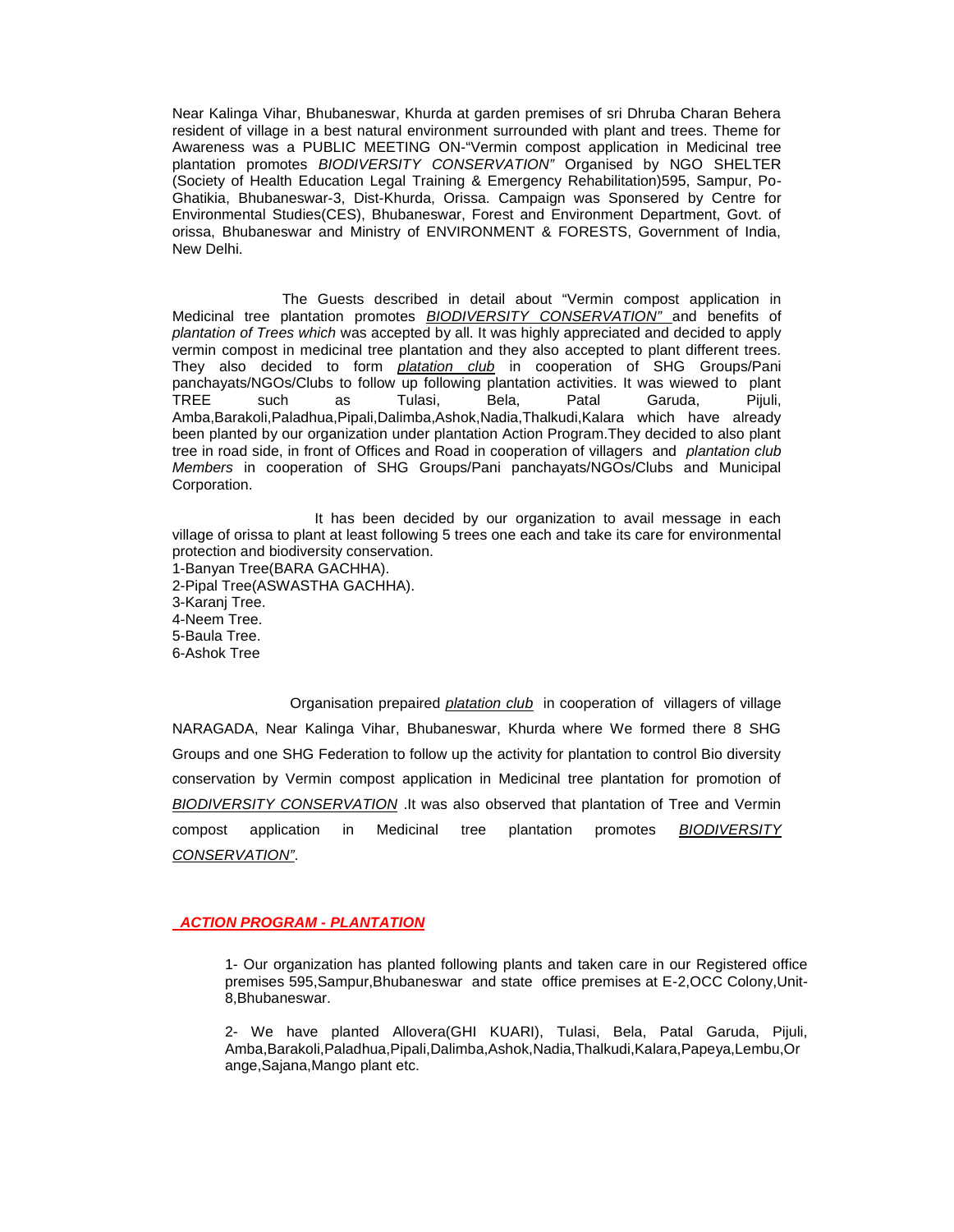3- It has been decided by our organization to avail message in each village of orissa to plant at least following 5 trees one each and take its care for environmental protection and biodiversity conservation.

1-Banyan Tree(BARA GACHHA). 2-Pipal Tree(ASWASTHA GACHHA). 3-Karanj Tree. 4-Neem Tree. 5-Baula Tree. 6-Ashok Tree.

We have been conducting public meeting on "Temple Waste Management" under Solid Waste Management and climate change.This year public meeting has been organized at village Naragada on 27/03/2011 on Biodiversity conservation.We have also planted Medicinal plants in a model garden where we have planted moe than 30 types of plants. We have also in cooperation of people,organizations and BMC planted tree in Road sides,School premises and office premises for promotion of plantation for contol of Biodivrsity conservation.We have also decided to avail message to each village of state to plant atleast one each of following 6 trees (BARA,Aswastha,Baula,Karanja,Ashoka,Limba) for environment protection and biodiversity conservation. The program was highly appreciated. Sri Ashok Ku. Sahoo, advocate, Traditional Agriculture Scientist Sri Krusak Laxman Das and Er.Prabhakar Nayak had participated as resource persons.

# **iii) SCIENTIFIC AWARENESS THROUGH SCIENCE CLUB**

Our organisation is engaged in educating more than 100s of students in the field of science. We have started science club in the premises. We think through our science club and we will do better activities for popularisation of science. Last year our organisation has celebrated year of scientific awareness in the Cuttack district. We have completed successfully. We think this year we will also increase our science popularisation activities if Orissa Bigyan Academy will extend it's valued cooperation to grant sanction in favour of our organisation. We have spent Rs. 2130.00/-. However we have capacity also to undertake the above programme in cooperation of our resource persons and personnel. So we have selected the location.

- To set up a Science club to facilitate school students of the area.
- To organise Science exhibition consisting of lectures and workshops at different locations to provide information about various science programmes.
- To provide scientific awareness by experts to the rural youths and students at their door step.
- To guide and help rural youths in planning and selecting an appropriate vocation or profession considering their interest, aptitude and means for science popularisation.
- To guide youths about various science programmes in schools and institutions.
- To guide youths about various scholarships, loan facilities available for study and career development in science popularisation.
- Provide practical and in hand ready solutions to the youths and students about their confusion regarding science.

### **iv) PLANTATION THROUGH PLANT AND ANIMAL WELFARE CENTER.**

Since last Ten years our Organisation has been engaged in awareness among the people for welfare of environment and pollution control. We have also engaged our volunteers for plantation of tree, plantation of medicinal plants and to take care for welfare of plant and animals.This year Organisation has created awareness among people through it's mobile troup and Folk Dance group for plantation, a forestation, pollution free area, kitchen gardening, forever plantation, other greenery development and welfare of animals. Through our plantation development centre we think people will be aware to be lover of plants & animals. We have spent Rs. 2000.00 towards plantation development and animal welfare campaign. We have submitted project proposals to Govt. in this connection for financial assistance. If assistance will be received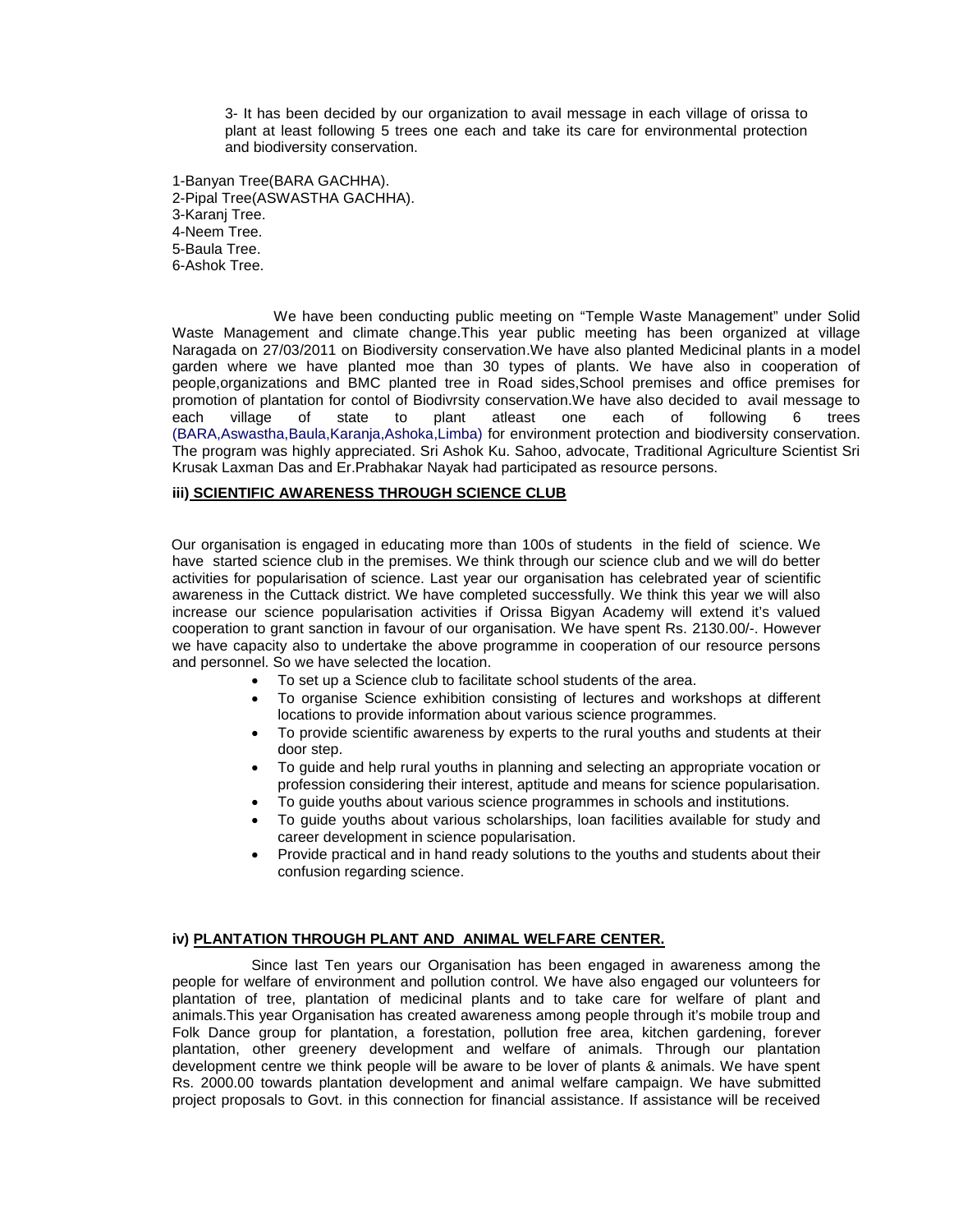we will open small garden and plant trees in different places. This will sure help for development of our citizens and welfare of plant animals.

# **SHELTER's EDUCATION SERVICES**

### **i) SHELTER CRECHE CENTRE :**

State Social Welfare Board has approved for grant to run a crèche center at Bhubaneswar Block to take care of 25 children within age group of 0-6 years of working and ailing mother under Rajiv Gandhi national crèche program since 2004 vide their letter No-5693 dtd-30/10/2004 and Organization has been receiving financial assistance since then as under.This year also crèche center is continuing. Smt Nirupama Patra- M.A. passed and Smt Sujata Swain. M.A .passed are engaged as crèche workers. The crèche center is associated with local hospital at IRC village, Nayapalli and nearer Anganwadi Kendra. Regular meetings of mothers are also conducted to know how to take care of children in house for better health and education. This year we have spent Rs.55022.00 to run crèche centre through financial assistance from State social welfare Board.Organization has obeyed all terms and condition of state social welfare Board and sincerely managing crèche centre. All facilities are provided to the children. This year we have tried for more welfare of crèche centre. We have requested to SSWB to pass order for release of final installment of 2009-2010,2010-2011 and issue sanction order for the year 2011-2012. In the mean time, we have started another 5 crèche centers in Bhubaneswar Block to provide required assistance and education to children who need help.

State Social Welfare Board has approved for grant to run a crèche center at Bhubaneswar Block to take care of 25 children within age group of 0-6 years of working and ailing mother under Rajiv Gandhi national crèche program since 2004 vide their letter No-5693 dtd-30/10/2004 and Organization has been receiving financial assistance since then as under.

| Year<br>Sanction<br>order No/<br>Date |                                           |           | <b>Amount Sanctioned</b> |                      | Amount to<br>be released       | Remark                                               |
|---------------------------------------|-------------------------------------------|-----------|--------------------------|----------------------|--------------------------------|------------------------------------------------------|
|                                       |                                           | Recurring | Non-<br>recurring        |                      |                                |                                                      |
| 2004-2005                             | 5693<br>30/10/2004                        | 7700/-    | 2000/-                   | 7,700/-<br>$2,000/-$ |                                | Received,<br>utilized &<br>Account<br>finalized.     |
| 2005-2006                             | 4393 a-5/11/20 18,480/-<br>-530 d-16/2/20 | $5,976/-$ | $\frac{1}{2}$            | 18,480/-             |                                | Received,<br>and utilized &<br>Account<br>finalized. |
| 2006-2007                             | 3006 d-16/9/20 42,384/-                   |           | $\frac{1}{2}$            | 42,384/-             |                                | Received,<br>and utilized &<br>Account<br>finalized. |
| 2007-2008                             | 3048 d-31/8/20 42,384/-                   |           | $\overline{a}$           | 42,384/-             |                                | Received,<br>and utilized &<br>Account<br>finalized. |
| 2008-2009                             | 3186<br>5/9/2008                          | 42,384/-  | $\overline{a}$           | 42,384/-             |                                | Received,<br>and utilized &<br>Account<br>finalized. |
| 2009-2010                             | 3186<br>5/9/2008                          | 42,384/-  | $\overline{\phantom{a}}$ | Nil                  | 42,384/-<br>(Not<br>received.) | utilized.                                            |
| 2010-2011                             |                                           | 42,384/-  | $\blacksquare$           | Nil                  | 42,384/- (Not<br>received.)    | utilized.                                            |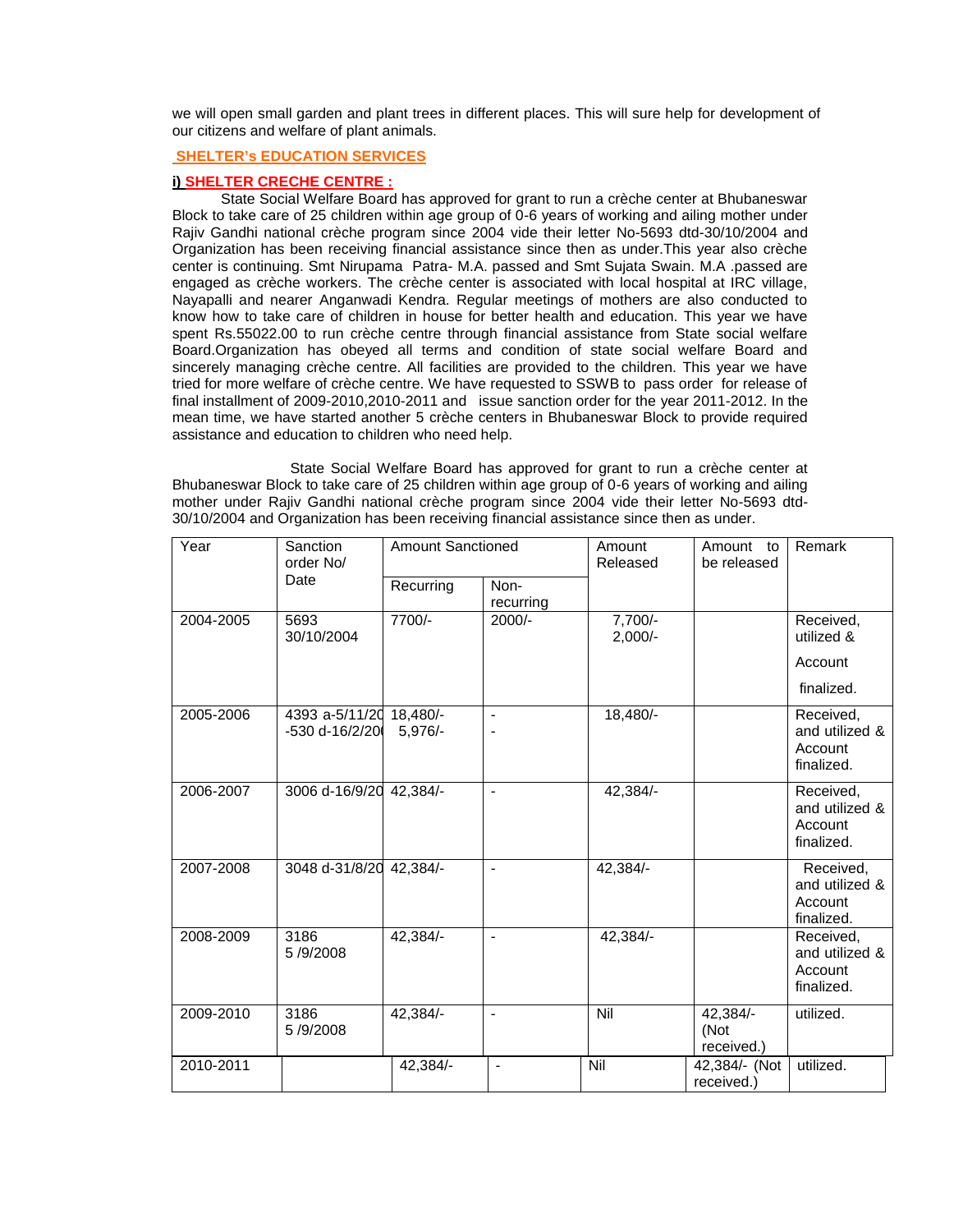This year also crèche center is continuing. Smt Nirupama Patra- M.A. passed and Smt Sujata Swain. M.A .passed are engaged as crèche workers. The crèche center is associated with local hospital at IRC village, Nayapalli and nearer Anganwadi Kendra. Regular meetings of mothers are also conducted to know how to take care of children in house for better health and education.

Organization has obeyed all terms and condition of state social welfare Board and sincerely managing crèche centre. All facilities are provided to the children. This year we have tried for more welfare of crèche centre. We have requested to SSWB to pass order for release of final installment of 2009-2010 and issue sanction order for the year 2010-2011. In the mean time, we have started another 5 crèche centers in Bhubaneswar Block to provide required assistance and education to children who need help.

#### **ii) SHELTER KALA KENDRA AND FOLK DANCE RESEARCH CENTRE:**

Our Organisation has established a school of Art, Dance and Music promotion in name of SHELTER KALA KENDRA at Bhubaneswar. It has been affiliated to Prachin Kala Kendra, Chandigarh bearing affiliation No-7070. In the year 2006-07 there were 42 students from the stream of fine Art, Odissi dance, Hindustani vocal, Odissi vocal, Tabla instrumental and violin instrumental have appeared examination and got pass. In the year 2007-08 there were 46 students from the stream of fine Art, Odissi dance, Hindustani vocal, Odissi vocal, Tabla instrumental and violin instrumental have appeared examination. We have spent Rs. 5400.51 and Rs.5000.00 towards different activities of this Kendra. We have also conducted different cultural activities and dance competition program among the school students. We hope through this our Organization we shall work more and more for promotion of cultural activities in the state.

### **iii) CHILD LABOUR SCHOOL:**

Organisation has spent an amount of Rs.1,000/- towards promotion of Education. A group of staffs and workers are engaged to move from village to village to teach uneducated persons. One education centre was opened to educate children who are not going to school and are in distress. In this centre disable children are also to be provided education. Other children will be also provided education who are engaged as labour. They are provided education in evening. This year we will develop this activity. This programme was implemented through a workshop, which was arranged in the month of November,2010. By this institute we provided training to train the grassroot level workers of Voluntary Agencies. 20 participants of various voluntary agency had participated in the workshop.

#### . **iv) LIBRARY AND MUSEUM PROMOTION CENTRE**.

It has established library & museum for keeping and protecting valuable books and different materials. Library & Museum has been established. We have anticipated, this will be a model library & museum in the locality. We may encourage all concern to be interested to read much. In this year we have spent Rs1,200/-. One day we will prove that a library & a museum in this area will sure assists in national promotion. Our library &museum will be strengthened with books of children and testes of other groups. It will be opened in the morning and evening and in mid day also for study purpose of students, children and other. We have taken a special attention to keep books for awareness for women and children. Through this library uneducated, aged and child labour will be trained & educated. This will sure meet want of locality.

#### **v) S.C/S.T. WELFARE CENTRE.**

In our state most of areas covered with hills and forest. In those areas our people are staying. They are not educated and depend upon forests. Now-a-days forests are cut down. Restrictions are imposed. They are not in a position to take different forest goods for their livelihood. They are day by day becoming poor. In most cases due to poverty, drought they are loosing their land and village. They sale themselves as bonded labour. They are incapable to build a house for their existence. We will construct low cost house under our project and settle them in a good family atmosphere. This year we have spent Rs. 1828.00 for SC & ST awareness.On the other hand Horizons are generally poor. They are depending in daily labour. So they do not involve them in the National development race. Hence national/countries alround develop is not at all possible inspite of Govt. Social Development Activities. We have therefore opened such a unit to work for welfare and upliftment of Harican and Girizans who want Govt.assistance. The method of achievement of allround development of villagers is our movement. The villagers should be self sufficient and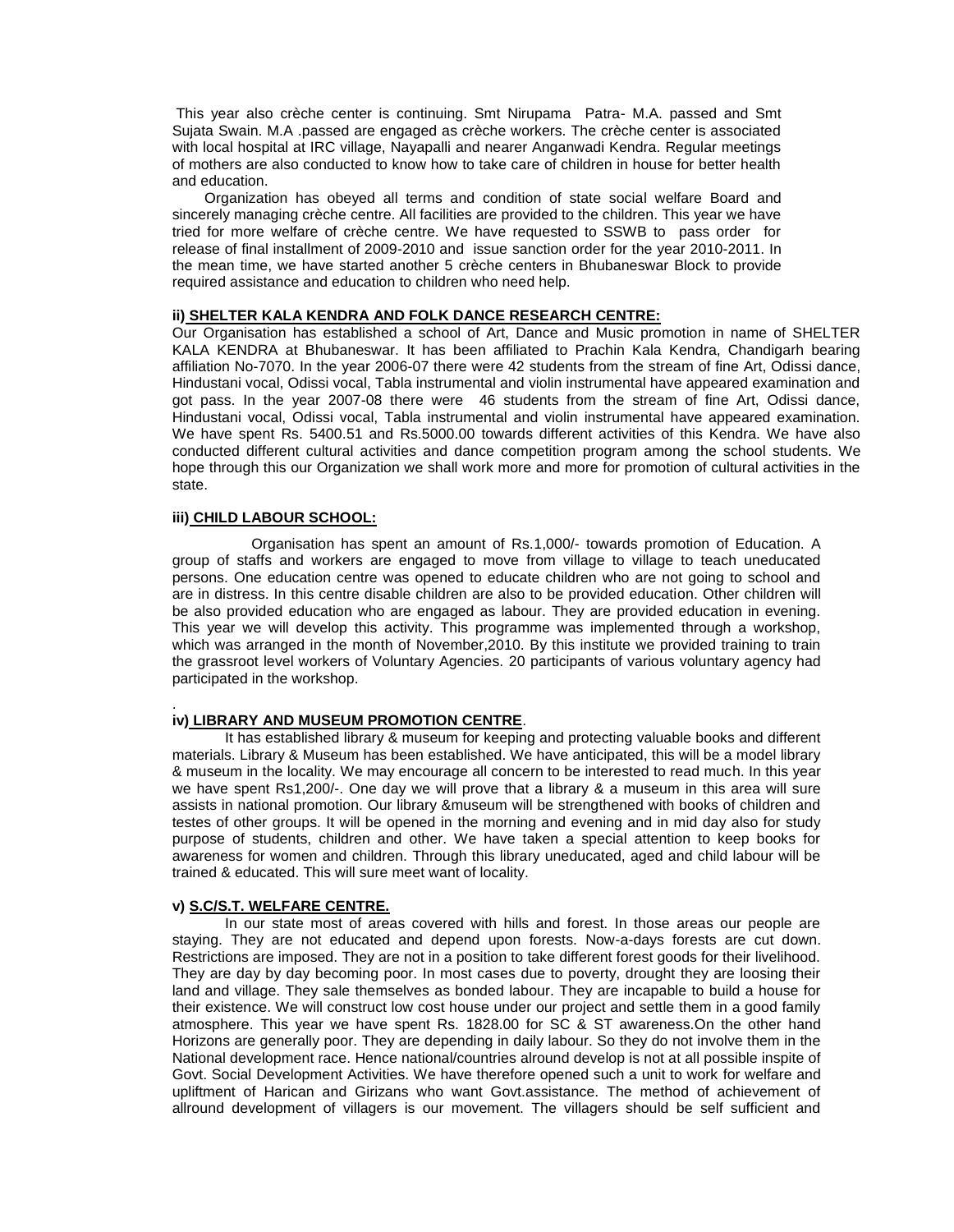independent on their daily usages and needs. Small scale production units on the basis of codependant on each other should be evolved to provide work to a large number of hands and profit shall flow into the pockets of single entrepreneur. Not only the production but also use of all these materials should be popularized among country men. Economic liberty, social, political , organizational independencies is urged. It has been decided to establish a vocational training centre. In this centre local un-employed individuals shall be provided Vocational Training. In other hand those who are in distress and helpless shall be allowed to stay in this Vocational-cumrehabilitation centre. This will be a assistance centre for women, disable, old person, Distress, SC & ST.In this centre rural technology shall be promoted people will be trained how to promote agriculture. Agricultural development how will be developed shall be our ultimate aim. All the production shall be marketed.

# **SHELTER's LEGAL TRAINING ACTIVITIES**

### **i) LEGAL and CONSUMER AWARENESS CENTRE.**

Our Organisation had spent Rs.14,000/- in 2006-2007 and conducted PMLA in cooperation of Rainbow Tecnology application centre.In the year 2007-2008 we have spent rs.31,000/- and conducted PMLA on 27.01.2008 by receiving Rs.30,000/- financial assistance from National commission for women New-delhi.We have already received 1<sup>st</sup> instalment of Rs.15,000/and organized PMLA and submitted documents and expecet to receive balance amount of Rs.15,000/- very soon. This year we are also trying to conduct PMLA and taken initiative for legal and family counseling . We heve spent Rs. 2260.00 for different legal awareness activities which has been started for settlement of matrimonial disputes. Our representatives are visiting houses of different persons related with any matrimonial disputes. The disputes is going to be settled or compromised after negotiation in cooperation of State Social Welfare Board, Mahila commission and different legal authorities. Even we are taking steps to settle this through "Lok Adalat". We have decided to continue our activities through assisting distress and poor through our legal family and councelling center. They will be provided free legal advice and assistance. In case of necessity their cases shall be recommended to the Govt. for proper management and assistance. If Govt. assistance will be received, we will strengthen this.

### **ii)PARIVARIK MAHILA LOK ADALAT (PMLA) THROUGH LEGAL & FAMILY COUNSELING CENTRE.**

Our Organisation has taken initiative for legal and family counseling centers. Different legal awareness activities has been started for settlement of matrimonial disputes. Our representatives are visiting houses of different persons related with any matrimonial disputes. The disputes is going to be settled or compromised after negotiation in cooperation of State Social Welfare Board, Mahila commission and different legal authorities. Even we are taking steps to settle this through "Lok Adalat". We have spent Rs. 2133.00 for Lok-Adalat.We have decided to continue our activities through assisting distress and poor through our legal family and councelling center. They will be provided free legal advice and assistance. In case of necessity their cases shall be recommended to the Govt. for proper management and assistance. If Govt. assistance will be received, we will strengthen this.

**iii)WOMEN AWARENESS GENERATION PROGRAMME:** It had requested in the year 2004-05 to the State Social Welfare Board for financial assistance for conducting a AGP programme. In this response State Social Welfare Board, sanctioned vide their letter No.5981 dtd.25-11-04 for grant of Rs10000/- for conducting AGP programme for women. As per advice vide their letter No3975 dtd.22-09-05 we deputed our representative Miss Jogamaya Mahapatra for undergoing organizers training under Viswa Jeevan Seva Sangha, Khurda. She completed her organiser's training during the period 29-09-05 to 08-10-05. Then we requested State Social Welfare Board for release of sanctioned amount. The State Social Welfare Board released first installment of Rs9000/-(Rupees nine thousand) only.

The organizer Miss Johamaya Mahapatra, conducted survey in different places at Nayapalli and identified 25women beneficiaries and round up discussions were made with them and our representative also described them about present day situations and present day to day problem of women and also about need of the camp. Camp was conducted for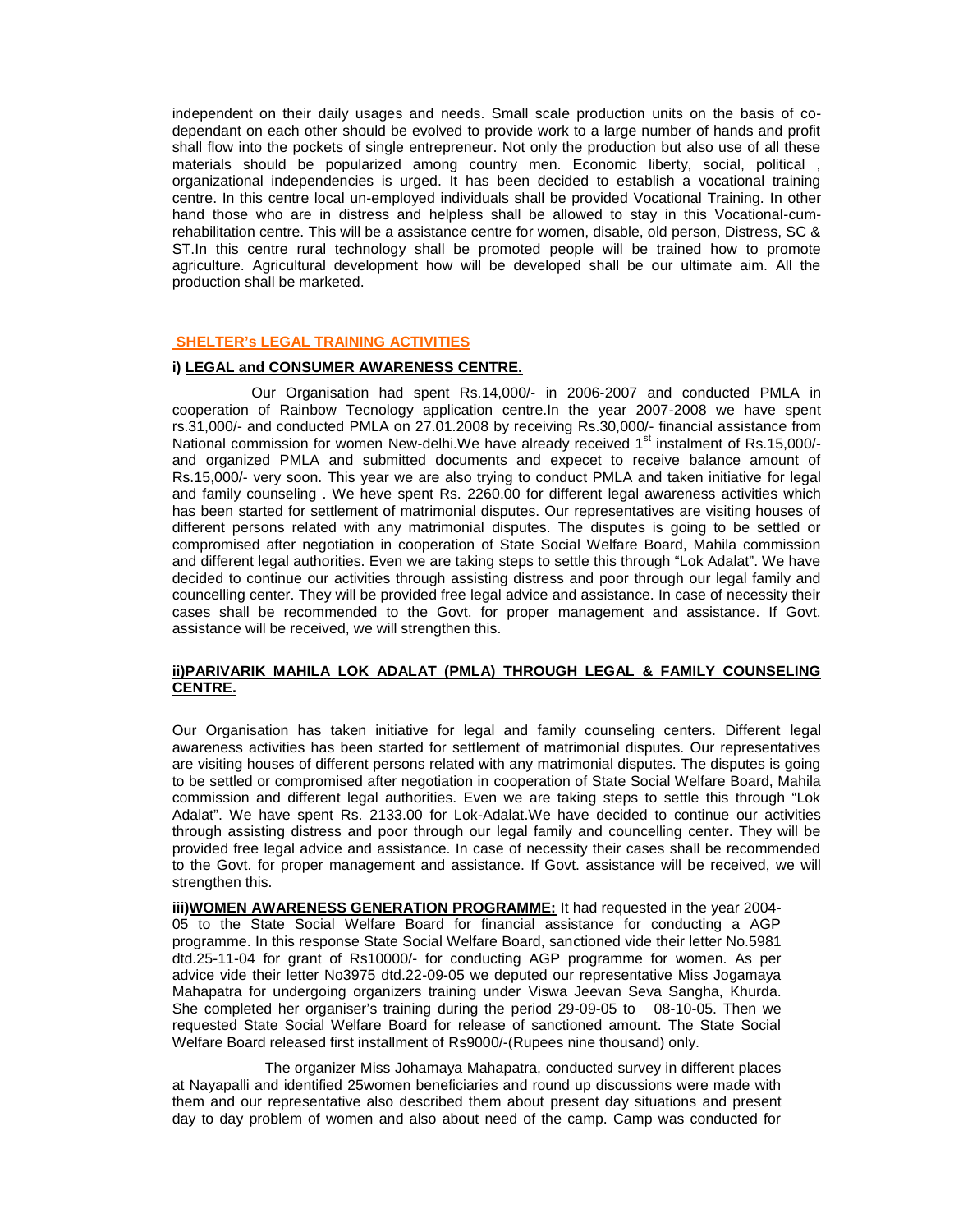8days from 15-03-06 to 22-03-06 followed by 2days follow up camp. Women groups are consulted and awareness training was provided. SHG group promotion proposal was accepted by the members. Immediately 2 SHG groups are formed and it has been decided to strengthen them for business and promotion of financial condition of poor women. Through this AGP programme basic idea has been obtained and women are provided awareness training to know about right, safety and security of women.

It was decided by the Organisation to conduct more awareness programme for welfare of women and children. In the year 2005-2006 this Organisation was awarded for grant of an amount of Rs50,000/- by the Central Social Welfare Board, New Delhi and organised five AGP meetings for welfare and awareness of women. In this connection, Organisation has organized different survey activities and small village-level meetings in different places and office bearers have gone training for the purpose. It has been observed that this programme has created more awareness among women –how they will protect themselves from different Social evils and bindings. Very soon programme shall be conducted and different resource persons had been invited to aware the women. Our Organisation has taken this programme as a mile stone and promised to work for promotion of women and child.We have formed women SHG federations for their empowerment and financial condition.

### **SHELTER's EMERGENCY REHABILITATION ACTIVITIES)**

# **i) YOUTH CLUB PROMOTION UNDER NEHRU YUBA KENDRA SANGATHAN,KHURDA, BHUBANESWAR :**

This Organisation had received an amount of Rs10000/- in the year 2004-2005 from Nehru Yuba Kendra Sangathan, Khurda, Bhubaneswar under Financial assistance to Youth club programme for promotion of our Organisation for purchase of furnitures and assets for the Organisation. The amount has been spent for the purpose and we have tried for promotion of our center. We have also requested Nehru Yuba Kendra Sangathan again this year for assistance under "Rural Sports club" programme. Representative of our Organisation Miss Jayshree Naik has also been appointed as National volunteer under Nehru Yuba Kendra Sangathan, Khurda, Bhubaneswar. Representative of our Organisation are also participating in different activities and programmes organized by Nehru Yuba Kendra Sangathan. This year we have spnt Rs. 2136.00 in different youth development activities and expect our Organisation shall help youth in social development, if assistance and cooperation is received from different corners.

#### **ii) PANIPANCHAYAT FEDERATION AND POND MANAGEMENT.**

.Orissa is a state where most of the people are depending upon agriculture, looking after cultivation. In spite of availability of all resources they are not able to develop their standard through Agriculture. We have decided to work for Agricultural promotion. The Govt. of Orissa has realized the condition and taken revolutionary steps for agricultural development through formation of Water Users Association. We have undertaken work for formation of Water Users Association in Kanas Block of Puri District and Baranga Block of Cuttack District. We have spent Rs3652.00 and Rs.2300.00 for promotion of agriculture, vegitation, pc culture, seeding and nursery. We have received assistance from DFID and other organizations through Verve Consultancy, Hasha Trust, WEB Consultancy and beneficiaries for welfare of Water Users Associations . We have formed 61 Water Users Association in Kanas block and 11 Water Users Association in Barang Block and 17 Water Users Association in Niali Block. We think this will serve interest of people in field of Agriculture. In the mean time our achievement has been appreciated by different corners. It has been decided by our organization to work more in the field of Agriculture. It has been decided to work for Betel crop promotion in Niali block of Cuttack District and to work more for Agriculture promotion by developing pani panchayat, kisan club and pond management through our Water Users Association (Panipanchayat) Federation.

**SHELTER's Low cost housing project for poor**.

.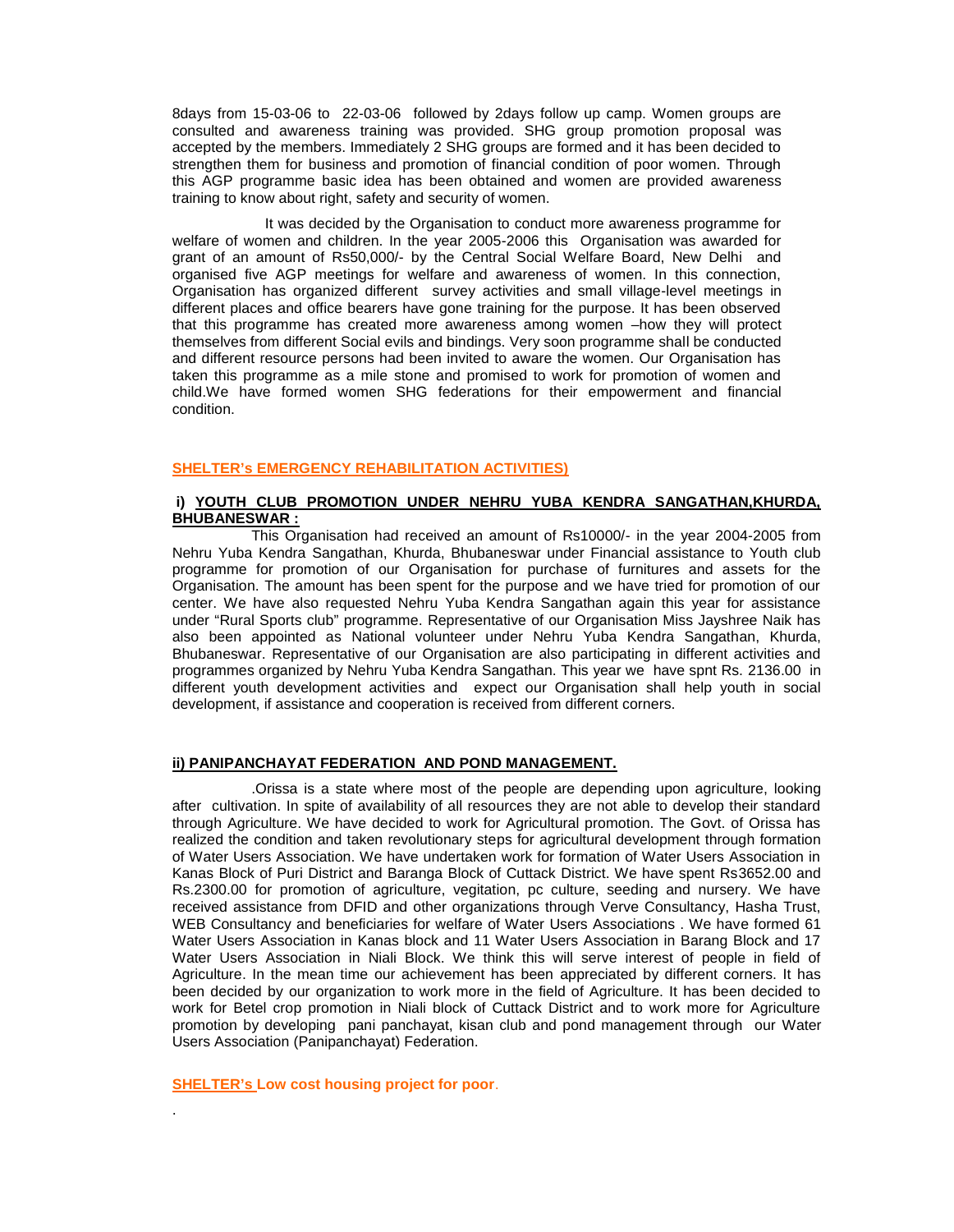### **i)BINOBAJI SHELTER HOME AND AGE CARE CENTER:**

We have started Binobaji Shelter Home And Age Care Center at village sampur and there shall be a vocational training centre for rehabilitation of distress.A land of 10 Acres are taken for this purpose. We are in a mind to open age care centre. In this centre we will check health of old persons and poors through our health centre. Our Age Care Centre will provide assistance to Helpless and Needy old persons. In case of able old persons they will be provided Vocational Training for earning this livelihood.Sri Budhinath Behera is the president of Binobaji Shelter Home And Age Care Center to develop the centre and activities.This year centre shall be linked with funding organization for welfare of distress.

### **ii) AGRICULTURE PROMOTION CENTER:**

Orissa is a state where most of the people depend upon agriculture, looking into critical conditions of cultivators, in spite of availability of all resources in the field of Agriculture, we have decided to work for Agricultural promotion and income generation through agriculture, vegitation, pisci-culture, seeding, nursery, handicraft and coir activities.In this connection Govt. of Orissa has realized their condition and revolutionary step has been taken by them for agricultural development through formation of Water Users Association.

We have undertaken work for formation of Water Users Association in Kanas Block of Puri District and Baranga Block of Cuttack District. We have spent Rs. 3698.00 Rs.2400.00 Rs.1533.00 for promotion of agriculture, vegitation, pc culture, seeding and nursery. We think this will serve interest of people in field of Agriculture. In the mean time our achievement has been appreciated by different corners. It has been decided by our organisation to work more in the field of Agriculture. It has been decided to work for Betel crop promotion.

### **SHELTER's OTHER SERVICES**

### **i)SHG PROMOTION THROUGH VOCATIONAL TRAINING AND MICRO FINANCE.**

Organisation has taken initiative for promotion of self-help group among village women. We have moved different parts of Puri, Cuttack and Khurda district. People are interested to form groups. However Govt. Co-ordination and assistance is absolutely required. We have formed 55 self-help groups in Niali and Kantapada block of Cuttack district. We have formed a SHG Federation in Niali & Kantapada block. We have provided training to them for management of their group and for their empowerment. They are also provided with training in different self-employment programs and agriculture, handicraft, kitchen gardening, flower plantation, poultry, pigery, banana plantation and such other activities.We have also formed SHG federation at Bhubaneswar.Smt Sabitri Mohant and Taina naik are chief SHG coordinators.

Especially we have conducted training for business & marketing of different products in a better market in good market rate and also by providing idea accepting good quality and acceptable lebels. We think through this types of training and activities our SHG Groups shall be sure uplifted. We have spent Rs2600.00 and Rs. 2600.00 for the purpose of Handicraft and coir promotion and SHG workshop. In this connection we have contacted Mission Shakti, NABARD, State social welfare advisory Board, Banks and District machinery for financial assistance and loan for this purpose.

### **ii) MILK PRODUCERS COOPERATIVE AND DIARY DEVELOPMENT PROGRAM.**

Organisation has taken initiative for milk producers cooperative and diary development program. We have moved different parts of Puri, Cuttack and Khurda district. People are interested to form groups of milk producers cooperative and diary development program. However Govt. Coordination and assistance is absolutely required. We have formed 55 groups in Niali and Kantapada block of Cuttack district. We have formed a milk producers cooperative Federation in Niali & Kantapada block. We have provided training to them for management of their group and for their empowerment. They are also provided with training in different self-employment programs in agriculture, handicraft, kitchen gardening, flower plantation, poultry, pigery, banana plantation and such other activities. we have conducted training for business & marketing of different products in a better market in good market rate and also by providing idea accepting good quality and acceptable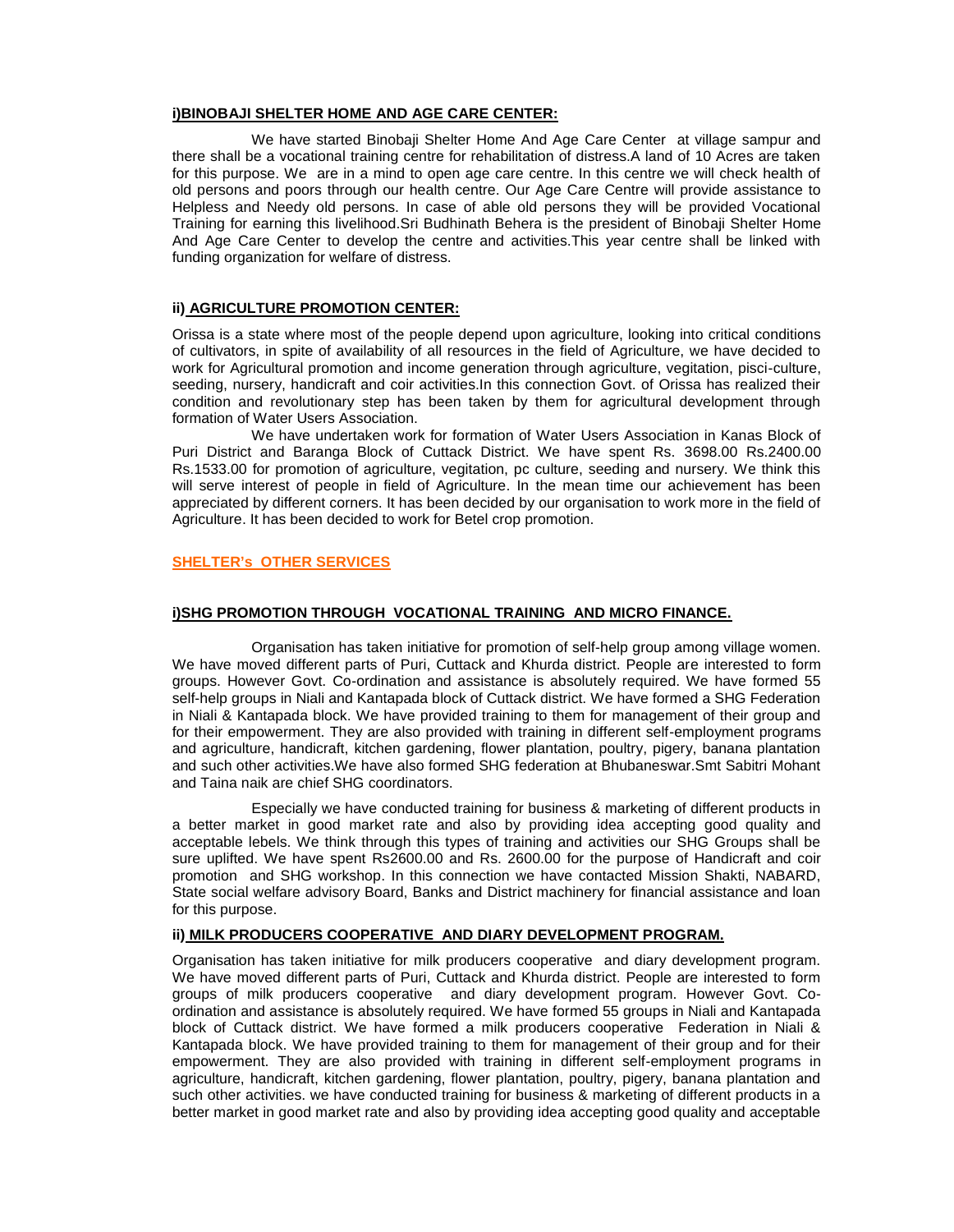lebels. We think through this types of training and activities our Groups shall be sure uplifted. We have spent Rs.16,960/- for this purpose. In this connection we have contacted OMFED and Animal welfare Department and different authorities such as Banks and District machinery for financial assistance and loan for this purpose. The method of achievement of all round development of villagers is our movement.

### **SHELTER NGO COORDINATION COMMITTEE & CONSULTANCY ACTIVITY:**

Our Organisation has started a state level NGO coordination committee. It's head office is situated at Bhubaneswar and functioning in head office of SHELTER. Sri F.C.Das, Secretary of SHELTER is coordinator. Primarily, it has been decided to take one member from each district as primary member. With them different activities shall be conducted. There are 106 NGOs and social organizations are member of the forum. We have taken proper care to provide them projects. They are happy with performance. However, our Organisation has taken membership under network of following NGO coordination groups.

- 1) Khurda Action Forum, under CASA organization
- 2) Cuttack Action Group
- 3) Nehru Yuba Kendra, Khurda

However the activities of Organisation in last five years are remarkable and created land mark in the history of the Organisation in the field of social development activities, as detailed below. SHELTER has established its branches in Cuttack, Puri & Khurda District. It has established its state head office at Bhubaneswar. A folk dance research centre has been opened. It has formed 31 folk dance groups in different fields in different parts of the state. It has opened a library. It has formed 60 water users associations (PANIPANCHAYAT) in Puri District. One water users association in Khurda District & 41 water users associations in Cuttack District.**.**

We do liaising work for our partner agencies on mutually agreed terms. *Preparation Of Project Report/Proposal*-

### *Affiliation –*

*District & state level service is provided.*

Registration Services of F.C.R.A. (Foreign Contribution) and

35AC of I.T. Act. 1961 is also available.

GUIDANCE FOR CREATION OF NEW SOCIETY

Requirements, Name, Fathers/Husband Name, Address, Occupation, Designation (President, Vice President, Secretary, Treasurer & Members).

Constitution of Executive Body Right & duties, Bye-laws, Proceed use for amendments, Funds, Place, Address Power of Operating Funds, Main functionary.

Name of the Society (Proposed). Aims and Objects, Joint Account Member, Managing Committee minimum-7 Members including Post holders and members.

We Deals in following types of registration and certifications:-

- 1. Registration / Amendment
	- o Society (Societies Registration Act 1860)
	- o Trust (Indian Trust Act1882)
	- o Section 25 B Company (Non Profit Company)
	- o Firm (Partnership / Proprietorship)
	- o Pvt. / Ltd. Company
	- o Registration U/S 12-A of Income Tax Act
	- o Registration U/S 80-G of Income Tax Act
	- o Registration U/S 35 AC of Income Tax Act
	- o FCRA Certification
	- o RNI Number
	- o PAN (NGO/ Trust/ Company/ Firms/ Individuals)
	- o ESI
	- o Provident Fund
	- o Trademark, Copyright & Service mark
	- o Import- Export Code
	- o Service Tax